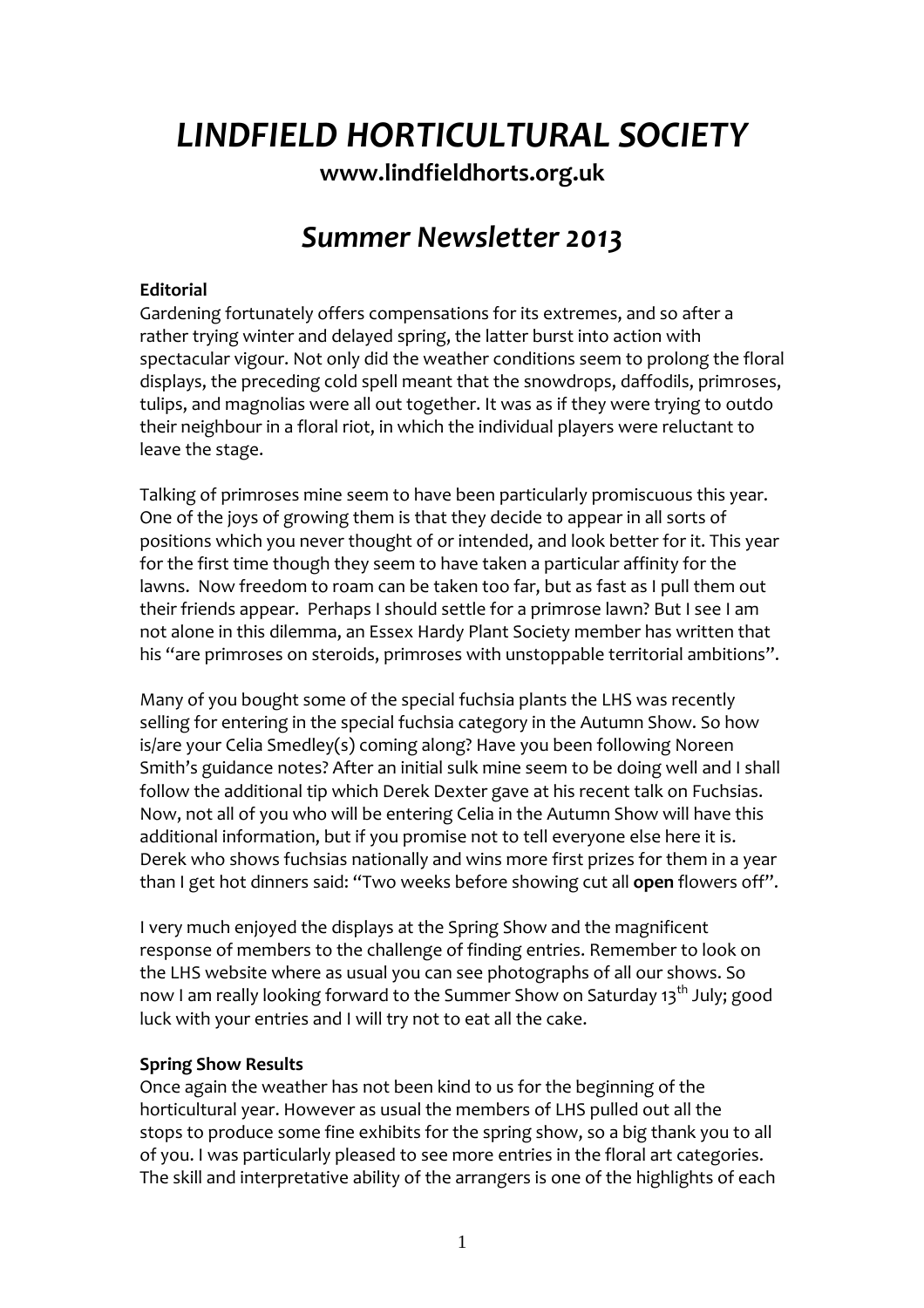show. Unfortunately I am one of those people who are hopeless at arranging flowers; but I do enjoy listening to the comments made by Bob Tunks after he has finished judging. He is a very knowledgeable man.

Hopefully the weather will improve and things will begin to grow before the summer show. Whatever happens I look forward to seeing you all there.

#### *Results*

The Daffodil Society Bronze Medal And Certificate ‐ Jim Stockwell The Fisk Cup ‐ Richard Hilson The Lea Cup ‐ Jim Stockwell The Jeeves Cup ‐ Michael Elliott The Daffodil Cup ‐ Richard Watson The Evelyn Drew Floral Art Cup ‐ Anne Skinner The Dawson Cup ‐ Tom Hughes The George Murrell Photographic Cup ‐ Carolyn Nurse The Junior Shield ‐ Ella Armstrong The Keiron James Toys Shield ‐ Liam Jolly The LHS Junior Cup ‐ Natalie Armstrong

*Best In Show* [Vegetable](http://www.lindfieldhorts.org.uk/2013/Spring Show/Selected/Best-Veg.jpg) ‐ Michael Elliott Pot Plant ‐ Rosemary & Neville [Humphreys](http://www.lindfieldhorts.org.uk/2013/Spring Show/Selected/BestPotPlant.jpg) Flower ‐ Rosemary & Neville [Humphreys](http://www.lindfieldhorts.org.uk/2013/Spring Show/Selected/BestFlower.jpg) Cookery ‐ [Margaret](http://www.lindfieldhorts.org.uk/2013/Spring Show/Selected/BestCatering.jpg) Wells [Handicraft](http://www.lindfieldhorts.org.uk/2013/Spring Show/Selected/BestHandicraft.jpg) ‐ Sue Stockwell Floral Art ‐ Anne [Skinner](http://www.lindfieldhorts.org.uk/2013/Spring Show/Selected/BestFloralArt.jpg) *Pat Whetstone*

#### **Your help is needed**

*Hon Secretary*

Since it was announced at the AGM that Alison would be giving up the role of Honorary Secretary as from October 2013, several appeals have been made for a replacement but to no avail. As the date for Alison's "retirement" draws ever nearer our need for a volunteer grows more urgent. Are you prepared to help us fill the post? If so please contact Martin Higgins (484120 or martin.lindfield@btinternet.com)

#### *Show Schedule Advertisements*

Following David Macmillan's decision to stand down as our Show Schedule Adverting Manager, Ann Marsden has kindly volunteered to take over the role. It would be very helpful however if she had someone to assist her, hence this appeal. The role basically entails contacting the local businesses which advertise in our show schedule to confirm that they wish to continue to do so in the 2014 edition. If you might be able to help us please contact Martin Higgins (484120 or martin.lindfield@btinternet.com).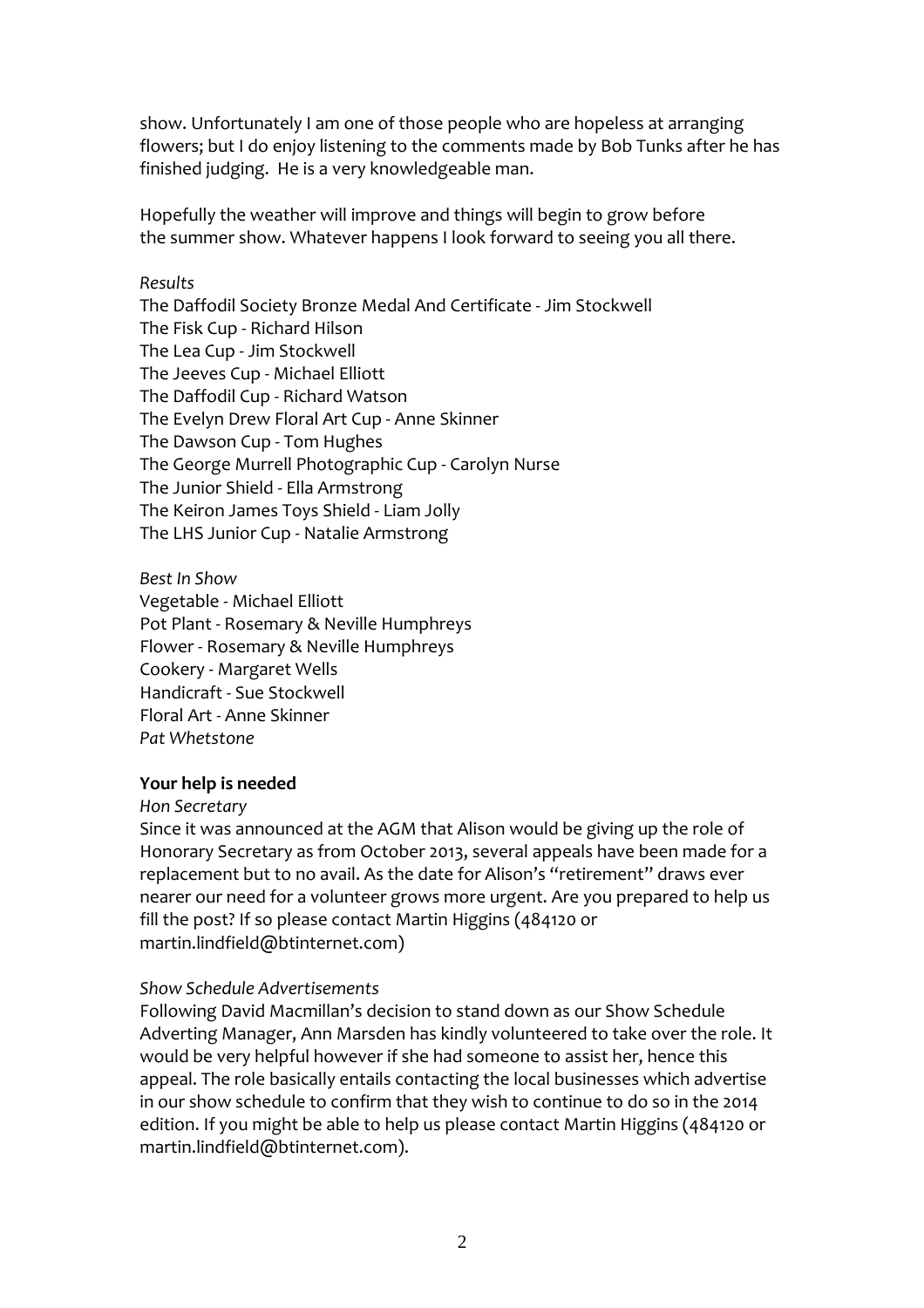# **Tim's Road to RHS Daffodil Triumph**

[After much arm twisting I managed to eventually persuade Tim Richardson to give his account of showing daffodils at the national level – Editor.]

As a result of the encouragement of the LHS with the introduction of the special daffodil class in 2010 (which to my surprise I won with my Pink Silk daffodils) and with the 'mentoring' from daffodil enthusiast Richard Hilson; I started to grow and show daffodils in a small way. To start with I grew a few pots for the LHS 2011 Spring Show and then grew even more for 2012. I did quite well at the LHS show, and then because the RHS Daffodil Show was on straight after the same weekend, Richard persuaded me to enter it. After nursing my blooms over the Sunday and then carefully boxing them up, on Monday I took them on the train with Richard to the RHS Horticultural Hall at Vincent Square, Westminster. I entered most of the Novice classes and was delighted when we returned on the Tuesday to discover I had, very narrowly, won the Blanchard prize for the most points in the Novice classes. I was (eventually!\*) awarded an inscribed crystal trophy, which I get to keep. That was it ‐ I'm now hooked!

This year however has proved to be very challenging for daffodil growers and showers due to the very cold, late start of the season. Unfortunately I had nothing ready for the LHS Spring Show, and with few facilities for 'forcing' the blooms I decided to wait until they were ready. Eventually, I entered them for the last RHS show of the year at Wisley on 29th April – which was over four weeks later than Linfield's! Despite the difficult start to the year I was very pleased with my exhibits and I managed to put some good entries in the amateur collections. I was awarded places in some of the open classes for single blooms, most notable was a 2nd for a rather fine *Lilac Charm*.

I enjoy the challenge of trying to get perfect blooms ready for showing. Although it can be quite hard work and takes quite a bit of time ‐ moving large quantities of pots around the garden from warm sunny spots to cool shady ones to try and bring things on or hold them back; and yes, sometimes into the lounge for a night or two and into the garage ‐ I find it very rewarding and enjoy the processes. I get particular pleasure from the way it makes you concentrate for hours on the beauty of individual blooms. And the scent is something else!

Now I have the delight of facing the 'child in a sweetshop' task of choosing which bulbs to buy for next year, and hopefully, with a more 'normal' season I will have plenty of blooms to show at the 2004 LHS Spring Show, and maybe one or two others....

# *Tim Richardson*

\*(Editor's footnote ‐ What Tim only hints at is how the RHS nearly "robbed him" of his trophy. On checking his "points awarded" tally he found that he should have been first and not the second he was originally given. Fortunately he had photographed each of his entries and so was able to demonstrate on appeal that he should have been first. It took months for the RHS to rectify their mistake.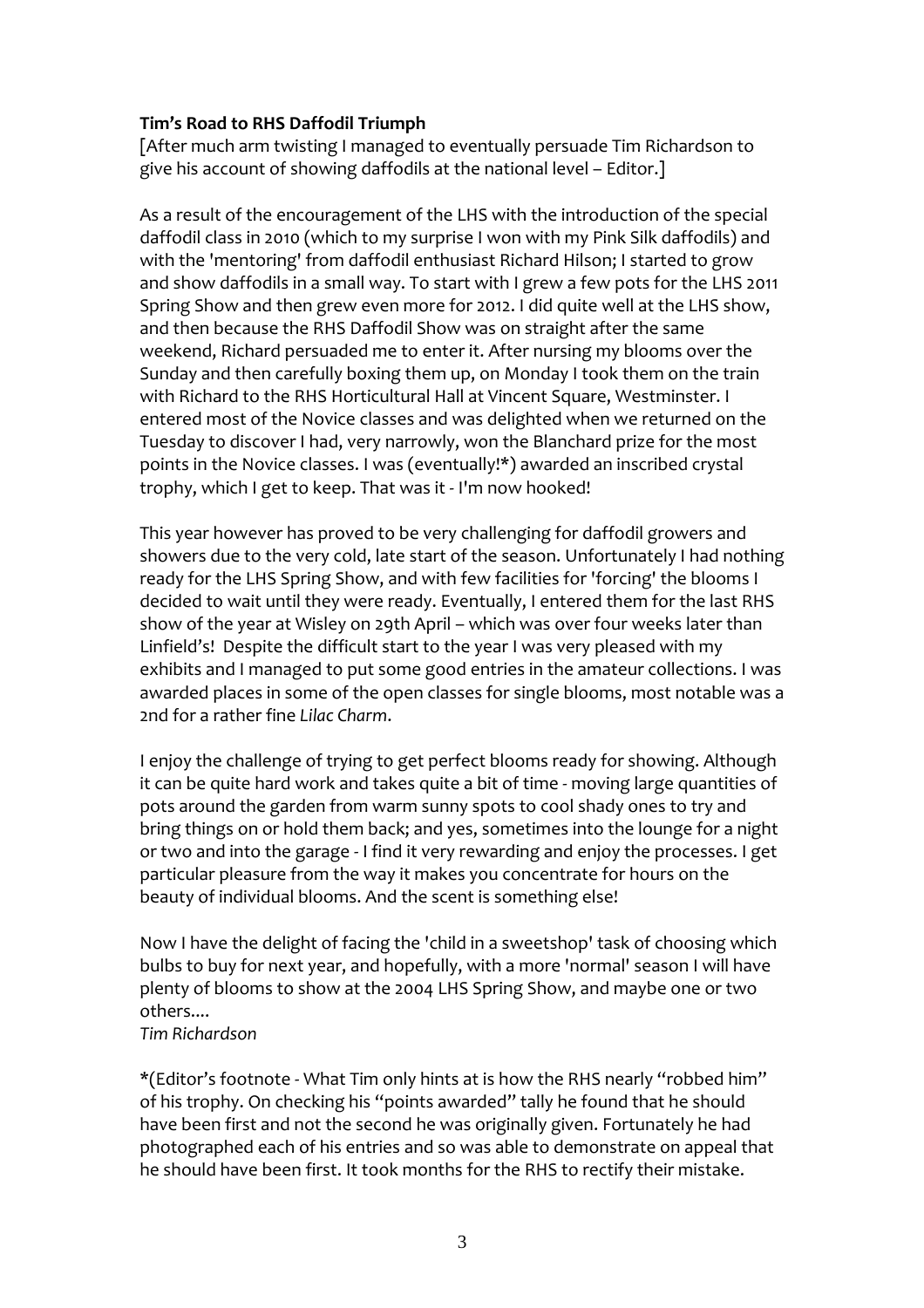Now anyone can make a mistake, but this was the second time it had happened in respect of the same trophy, and not only that but the sufferer then was another LHS member, namely Richard Hilson! What has the LHS done to upset the RHS I wonder?

# **Calling all Photographers**

A new photographic competition has been launched which is open to all LHS members, both adults and juniors as follows:

- o You are invited to submit a photograph on a horticultural theme (garden, plant, vegetable, landscape, shed, gardener, wheelbarrow etc) representative of the particular month of the year in which it was taken.
- o You can submit just one, or up to one for each month, or some number in‐ between.
- o **They should be sent in as they are taken** using the following email address and will then be posted on the LHS website: [photos@lindfieldhorts.org.uk](mailto:photos@lindfieldhorts.org.uk)
- o At the Spring Show the best of photographs would be exhibited and the show's visitors invited to vote for the one they like best, which would be awarded a prize. There would be a separate prize for best junior exhibit not otherwise winning a prize.

So come on all you photographers show us what you can do.

# **Any spare tools and gardening equipment for a good cause?**

Headway Hurstwood Park is a charity based at Newick which helps those who have suffered a brain injury by providing support and rehabilitation services to individuals and their families. It is seeking donations of any surplus gardening tools and equipment for use in restoring their Victorian walled kitchen garden. If you can help please contact them direct on 01825724323.

# **Sales of Greeting Cards**

Members will have noted that we have not had John or Neil selling their cards at our events this year. Unfortunately for us but fortunately for him Neil's holiday business is thriving and so he does not have as much time and John has had a very difficult time in hospital with a heart condition, hopefully he will be back this autumn.

*Committee*

# **Sundries Centre**

Do not forget that your Sundries Centre continues to offer a wide range of horticultural products not only at very competitive prices, but superior quality. The opening dates are listed on both your membership card and show schedule.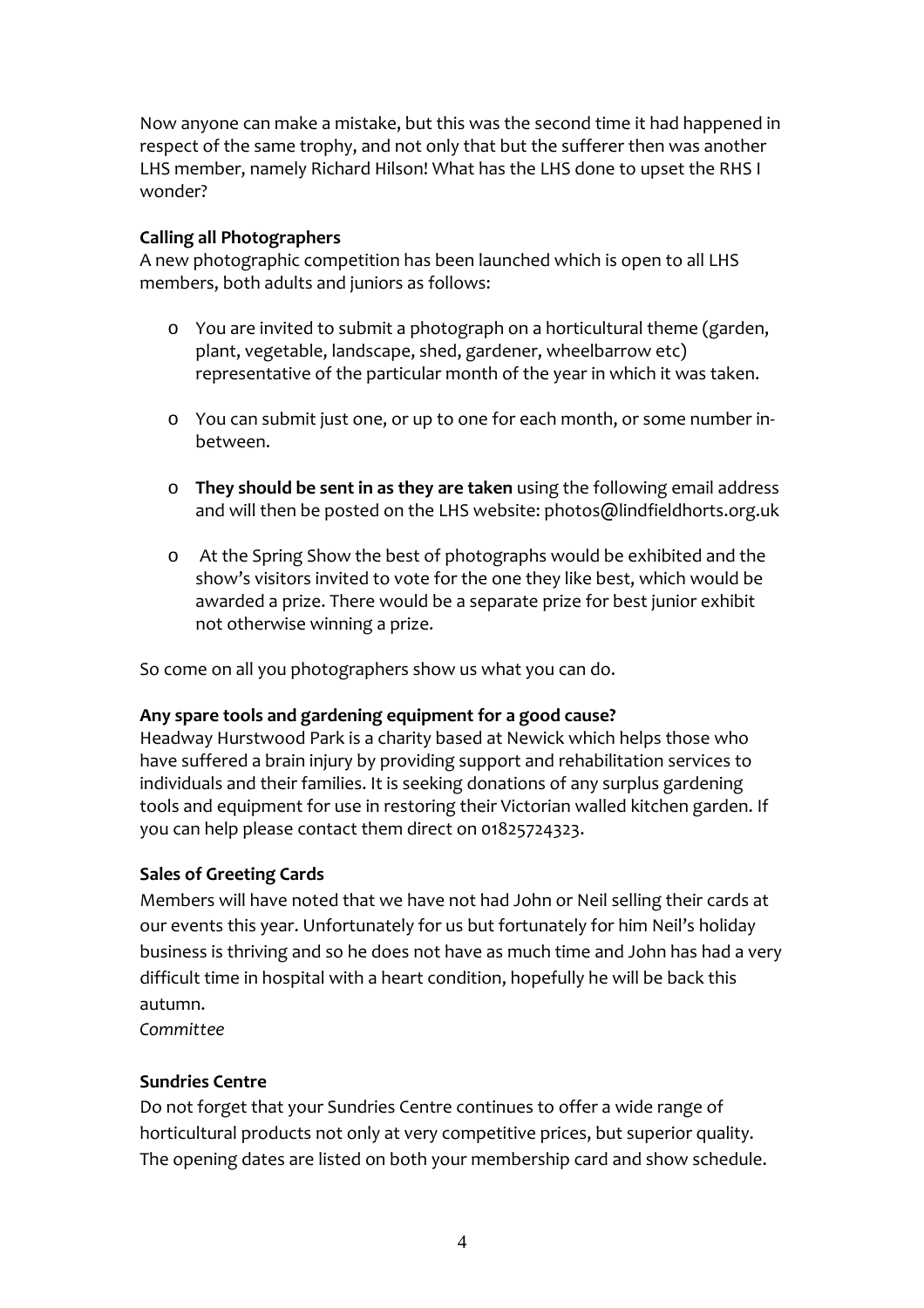#### **Gardens open in aid of St Catherine's and St Peter and St James Hospices**

Visiting gardens is a great way to gain new ideas, meet fellow gardeners, raise funds for charities and often have tea and home‐made cakes! Enthusiasts are familiar with the National Gardens Scheme 'Yellow Book' but our 2 local hospices have open gardens too. Below are some fairly local ones coming up soon, for more details and wheelchair access phone the hospice or visit their website.

#### St Peter and St James

*Sunday 23rd June (1.30 – 6pm) Ansty Five Garden Trail* Parking in field opposite the lane leading to Whydown Cottage. Refreshments available. Admission: £5 for all gardens, children free. Directions: 3m West of Haywards Heath on A272, post code RH17 5AS.

*Saturday 6th July (2 – 5pm) Orchard House, Staplefield Road, Cuckfield* Large family garden, stalls, plant sales and refreshments. Admission: £3, children free. Directions: From Cuckfield, take B2114 Staplefield Road, pass Cuckfield Golf Centre on your right, turning for house is soon after on left, parking in adjacent field. Post code RH17 5HY.

*Sunday 14th July (1.30 – 5pm) Burgess Hill in Bloom – Burgess Hill Safari* Various **g**ardens, refreshments available. Admission £3, children free. Directions: from website [www.burgesshill.gov.uk/burgess](http://www.burgesshill.gov.uk/burgess) hill in bloom, or [cathybarnett@sky.com](mailto:cathybarnett@sky.com), or 01444 244617

#### *Sunday 14th July (2 – 5pm) Ditchling Village Trail*

Variety of different gardens in the village; tickets and refreshments at The Barn on the Green and at 37 Shirleys. Admission: £5, children free. Directions: The Barn on the Green is accessed from the War Memorial just west of the church on the B2116, post code BN6 8SP.

#### *Sunday 28th July (2 – 5pm) Three Hassocks Gardens*

6 & 6A Woodsland Rd Hassocks, 14 Church Mead Keymer, refreshments availabe. Admission: £4. Directions: For Woodsland Rd, approach via B2116 Keymer Road, Hassocks, or from Hassocks Station, 1st turning on left, post code BN6 8HE. For Church Mead approach via Ockley Lane from Hassocks, first turning right, post code BN6 8BN.

#### *Sunday 4th August (2 – 5pm) Four Gardens in Hurstpierpoint*

15 & 25 Orchard Way and 109 & 133 College Lane, refreshments available. Admission: £5, children free. Directions: For Orchard Way, off Albourne Road, B2116, Hurstpierpoint, post code BN6 9UB. For College Lane follow signs to Hurstpierpoint College which is on College Lane. (Parking in field adjacent to 109 College Lane) 133 is a semi‐detached white dormer bungalow on the left, post code BN6 9AF.